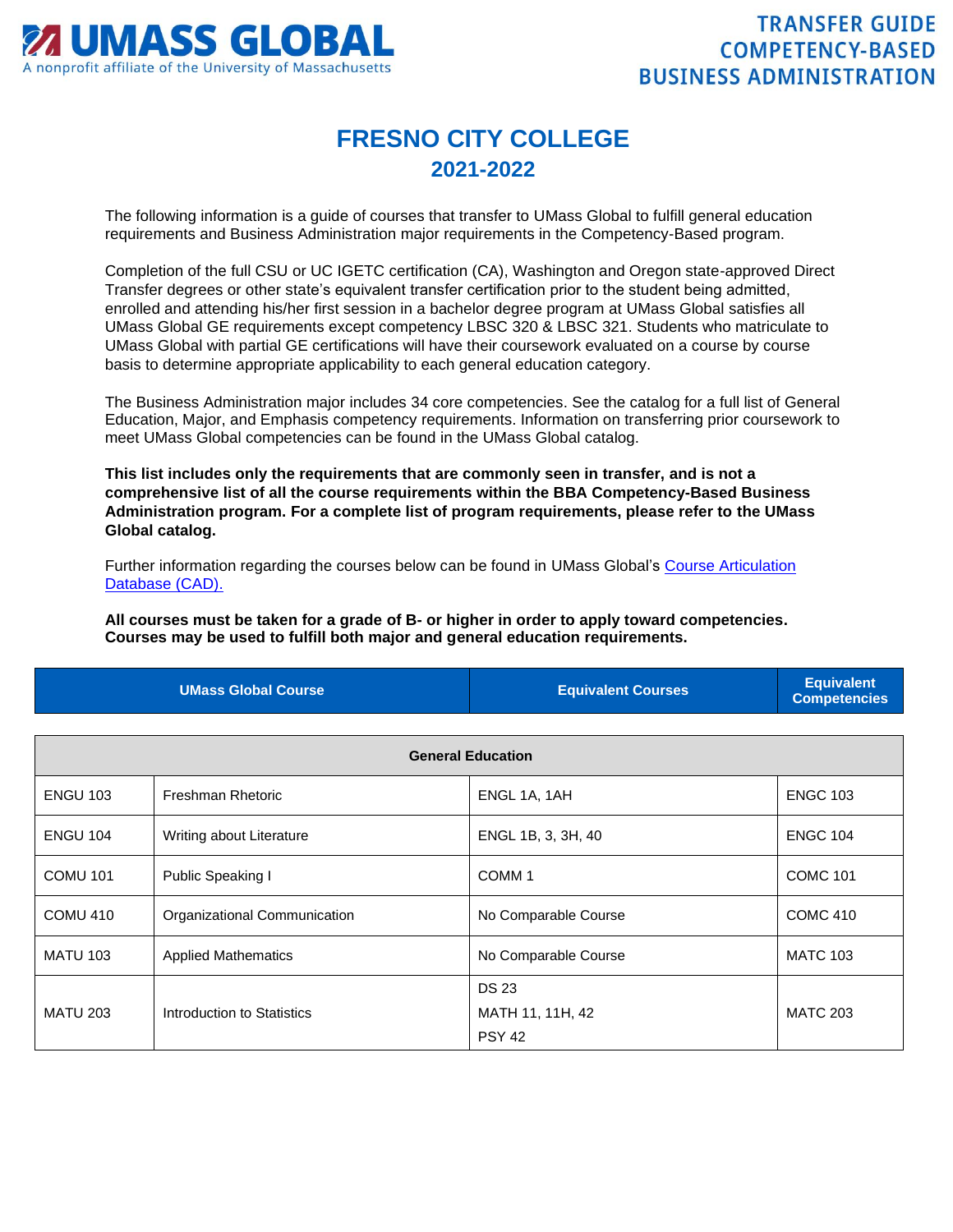|            |                             | AFRAM 3, 4*, 15, 17                            |                 |
|------------|-----------------------------|------------------------------------------------|-----------------|
|            |                             | AMIND 20*, 31, 35                              |                 |
|            |                             | AMST 10*                                       |                 |
|            |                             | ANTHRO 8                                       |                 |
|            |                             | <b>ARCH 15A, 15B</b>                           |                 |
|            |                             | ARMEN 1, 2                                     |                 |
|            |                             | ART 2, 5, 5H, 6, 6H, 55, 60                    |                 |
|            |                             | ASAMER 8*, 20, 55                              |                 |
|            |                             | ASL 1, 2, 3, 4, 6, 7, 8                        |                 |
|            |                             | CHDEV 43                                       |                 |
|            |                             | <b>CHIN 1, 2</b>                               |                 |
|            |                             | CLS 17A, 17B, 20, 21, 22, 27A, 27B             |                 |
|            |                             | COMM 2, 4, 8, 8H, 10, 12, 20, 25               |                 |
|            |                             | DANCE 17A, 17B, 27A, 27B, 30                   |                 |
|            |                             | ENGL 12, 14, 15A, 15B, 15C, 15D, 17, 20, 36,   |                 |
|            |                             | 40, 42, 44A, 44B, 45, 46A, 46B, 47, 48A, 48B   |                 |
|            |                             | FILM 1, 2A, 2B, 3, 6                           |                 |
|            |                             | <b>FRENCH 1, 2, 3</b>                          | <b>PHLC 110</b> |
| Humanities | Any 9 Credits of Humanities | GERMAN 1, 2                                    | HUMC 110, 115   |
|            |                             | HMONG 1, 2                                     |                 |
|            |                             | HUMAN 10, 10H, 11, 11H, 42                     |                 |
|            |                             | JAPAN 1, 2                                     |                 |
|            |                             | JOURN 1                                        |                 |
|            |                             | LING 10, 10H, 11                               |                 |
|            |                             | MUS 1A, 1AE, 1B, 2A, 2B, 3, 4, 12, 13, 15, 16, |                 |
|            |                             | 17                                             |                 |
|            |                             | PHIL 1A, 1AH, 1B, 1C, 1CH, 1D, 2, 2H, 3A,      |                 |
|            |                             | 3B, 5, 6                                       |                 |
|            |                             | PHOTO 5, 15                                    |                 |
|            |                             | <b>PORT 1, 2</b>                               |                 |
|            |                             | SPAN 1, 2, 2NS, 3, 3NS, 4, 4NS, 5, 6, 7, 8, 9, |                 |
|            |                             | 41, 42                                         |                 |
|            |                             | TA 12, 15C, 30, 31, 32                         |                 |
|            |                             | <b>WSTS 36</b>                                 |                 |
|            |                             | *Cannot Double Count with Social Science       |                 |
|            |                             | Requirement                                    |                 |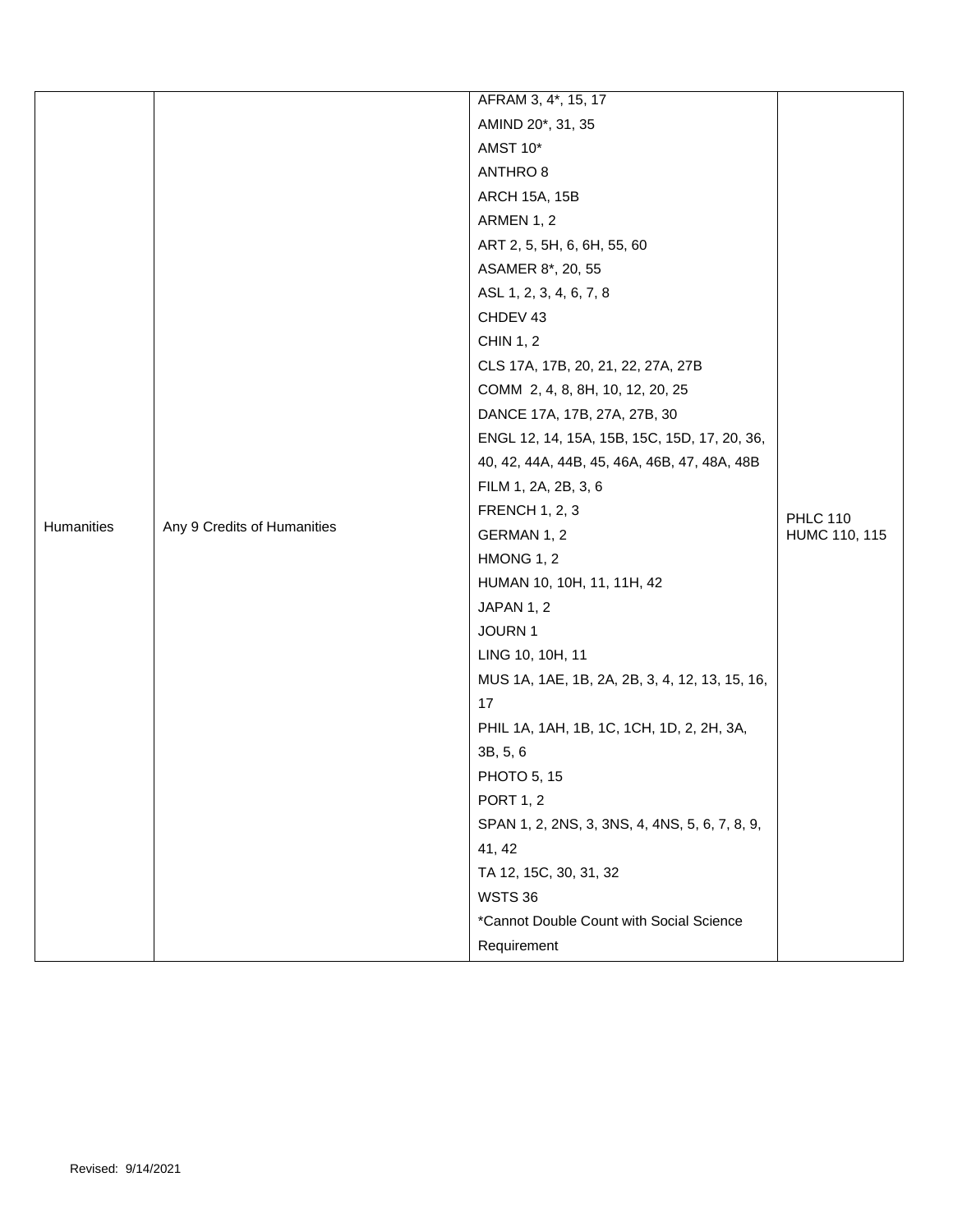|                               |                                                                                      | ANTHRO 1, 1L                                    |                |
|-------------------------------|--------------------------------------------------------------------------------------|-------------------------------------------------|----------------|
|                               |                                                                                      | ASTRO 10                                        | NSCC 115, 110  |
|                               |                                                                                      | BIOL 3, 4, 5, 6, 11A, 11AH, 11B, 14, 20, 21A,   |                |
|                               |                                                                                      | 21B, 22, 31, 46, 55                             |                |
|                               |                                                                                      | CHEM 1A, 1B, 3A, 3B, 8A, 18L, 20, 28A, 28B,     |                |
| Natural                       |                                                                                      | 29A, 29B, 101P                                  |                |
| Sciences                      | Any 6 Credits of Natural Sciences                                                    | <b>FN 40</b>                                    |                |
|                               |                                                                                      | GEOG 1, 7, 8                                    |                |
|                               |                                                                                      | GEOL 1, 2, 2L, 4, 5, 9, 12                      |                |
|                               |                                                                                      | <b>NATSCI1A</b>                                 |                |
|                               |                                                                                      | PHYSC <sub>11</sub>                             |                |
|                               |                                                                                      | PHYS 2A, 2B, 4A, 4B, 4C                         |                |
|                               |                                                                                      | AFRAM 1, 2, 4*, 5, 6, 34, 41                    |                |
|                               |                                                                                      | AMIND 32, 34                                    |                |
|                               |                                                                                      | AMST 10*, 11                                    |                |
|                               |                                                                                      | ANTHRO 2, 2h, 3, 4, 12, 13, 28                  |                |
|                               |                                                                                      | ASAMER 1, 8*, 10, 15, 25                        |                |
|                               |                                                                                      | ASL <sub>5</sub>                                |                |
|                               |                                                                                      | <b>BA40</b>                                     |                |
|                               |                                                                                      | CHDEV 1, 3, 6, 9, 10, 11, 12, 15, 16, 17A,      |                |
|                               |                                                                                      | 17B, 20, 30, 37A, 37B, 38, 39, 42, 47, 48, 60   |                |
|                               |                                                                                      | CLS 11, 12, 13, 14, 24, 28, 29, 30              |                |
|                               |                                                                                      | CRIM 1, 3, 4, 5, 6, 11, 13, 15, 16, 18, 20, 25, |                |
|                               |                                                                                      | 36                                              |                |
|                               |                                                                                      | ECON 25, 40, 40H, 50, 50H                       |                |
| Social Sciences               | Any 9 Credits of Social Sciences                                                     | GEOG 2, 4A, 4B, 20                              | SOSC 110, 115  |
|                               |                                                                                      | <b>GLST 1, 2</b>                                |                |
|                               |                                                                                      | HIST 1, 1H, 2, 2H, 3, 11, 12, 12H, 15, 17, 18,  |                |
|                               |                                                                                      | 20, 21, 22, 23, 25, 29, 30, 34                  |                |
|                               |                                                                                      | HS 10, 20, 60                                   |                |
|                               |                                                                                      | JOURN 16                                        |                |
|                               |                                                                                      | MKTG 10, 12, 14, 21                             |                |
|                               |                                                                                      | POLSCI 1, 2, 2H, 3, 5, 13, 24, 110              |                |
|                               |                                                                                      | PSY 2, 2H, 5, 12, 16, 18, 25, 33, 36, 38, 39,   |                |
|                               |                                                                                      | 45                                              |                |
|                               |                                                                                      | SOC 1A, 1AH, 1B, 2, 5, 7, 10, 14, 31, 32        |                |
|                               |                                                                                      | WSTS 5, 7, 10, 22, 24, 41, 47                   |                |
|                               |                                                                                      | *Cannot Double Count with Humanities            |                |
|                               |                                                                                      | Requirement                                     |                |
| LBSU 302 &<br><b>LBSU 304</b> | Information Fluency and Academic Integrity &<br><b>Liberal Arts Core Foundations</b> | Cannot be satisfied in transfer                 | LBSC 320 & 321 |